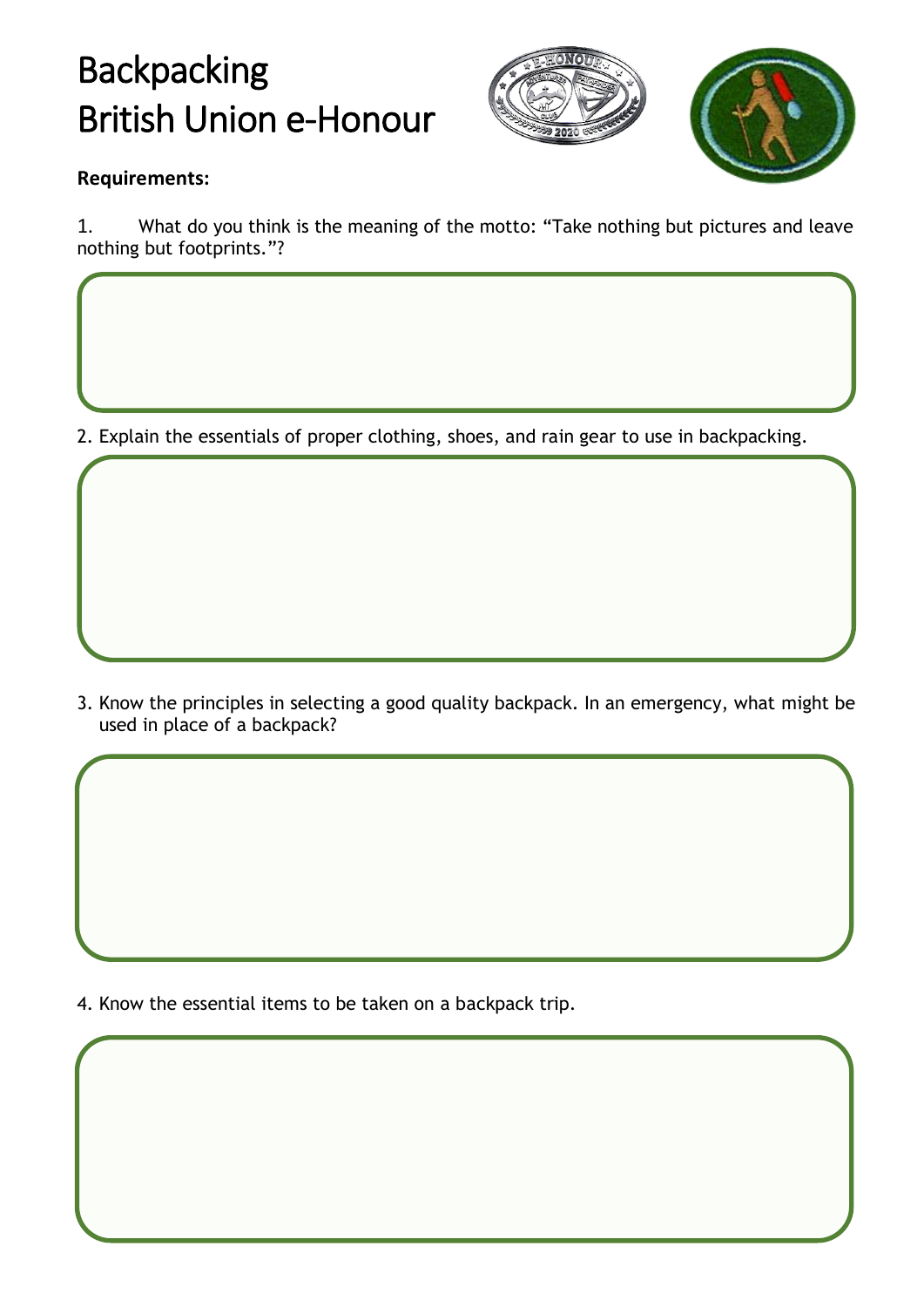5. What kind of sleeping bag and pad are best for your camping area? Know at least three kinds of each that are available.

6. Demonstrate how to pack a backpack properly.

7. What types of food are best for backpacking? Visit an online grocery store and list the foods found there that are suitable for backpacking. Do the following: a. Plan or prepare a menu for a virtual weekend backpack trip using foods you have seen online at a grocery store. You can create a menu using pictures of these foods. b. Learn the techniques of measuring, packaging and labelling backpack foods for your trip. c. Make a trail snack.

8. Know the prevention and symptoms of and the first aid for:



9. Have a first aid kit in your backpack and know how to use it.

10. According to your weight, what is the maximum number of pounds/kg you should be allowed to carry?